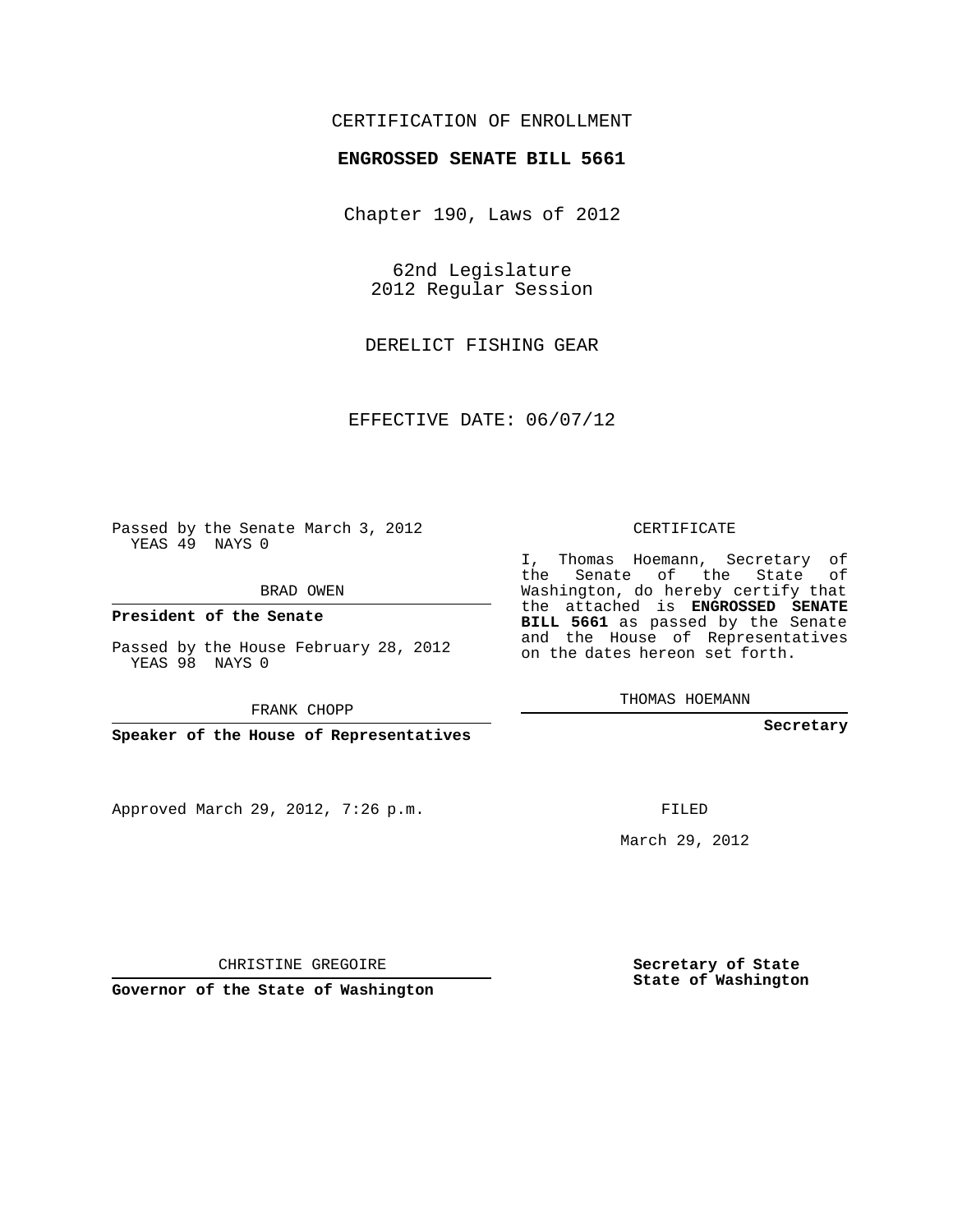## **ENGROSSED SENATE BILL 5661** \_\_\_\_\_\_\_\_\_\_\_\_\_\_\_\_\_\_\_\_\_\_\_\_\_\_\_\_\_\_\_\_\_\_\_\_\_\_\_\_\_\_\_\_\_

\_\_\_\_\_\_\_\_\_\_\_\_\_\_\_\_\_\_\_\_\_\_\_\_\_\_\_\_\_\_\_\_\_\_\_\_\_\_\_\_\_\_\_\_\_

## AS AMENDED BY THE HOUSE

Passed Legislature - 2012 Regular Session

**State of Washington 62nd Legislature 2012 Regular Session By** Senators Nelson, Pridemore, Swecker, White, Morton, and Fain Read first time 02/03/11. Referred to Committee on Natural Resources & Marine Waters.

1 AN ACT Relating to derelict fishing gear; amending RCW 77.12.870; creating new sections; and providing an expiration date.

BE IT ENACTED BY THE LEGISLATURE OF THE STATE OF WASHINGTON:

 NEW SECTION. **Sec. 1.** (1) The legislature finds that derelict fishing gear poses a serious threat to human life, the health of the state's marine and freshwater ecosystems, and numerous species of birds, fish, marine mammals, and shellfish. Derelict fishing gear entraps and kills for decades and threatens endangered species, including federal endangered species act-listed salmon, steelhead, Puget Sound rockfish, green sturgeon, and marbled murrelet. In Puget Sound, estimates from the Northwest straits initiative indicate that derelict commercial fishing nets were killing approximately one thousand two hundred marine mammals, twenty-one thousand birds, and sixty-seven thousand fish per year.

 (2) The legislature further finds that while significant progress has been made to remove historic accumulations of lost and abandoned commercial fishing nets in Puget Sound, reforms are needed to stem the ongoing accumulation of commercial fishing nets and commercial and recreational shellfish pots in both marine and freshwater environments.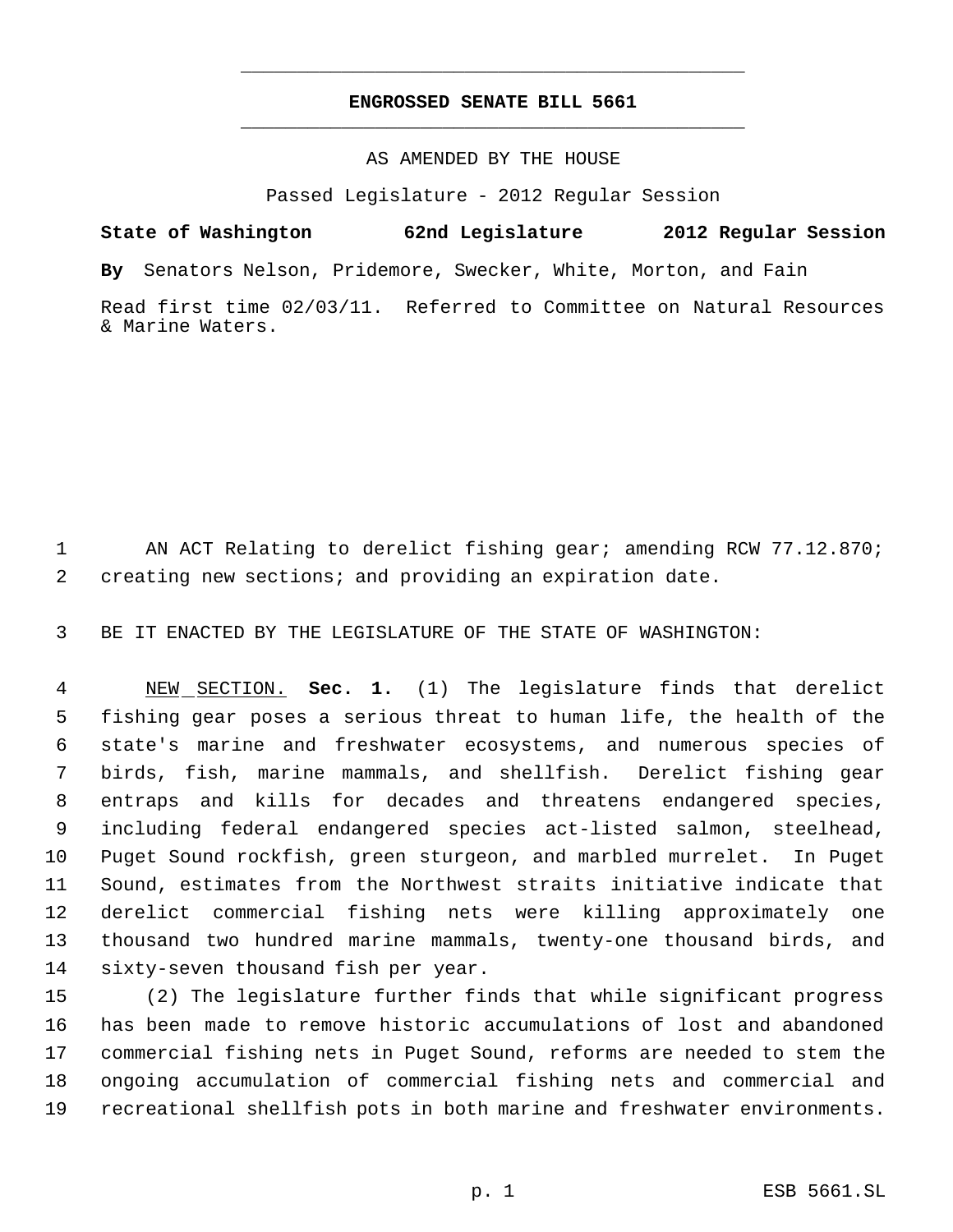While the Northwest straits initiative received a one-time federal grant of over four million five hundred thousand dollars to remove high priority derelict fishing nets from Puget Sound, no long-term source of funding is currently available for the continued removal of derelict fishing nets or the removal of an estimated twelve thousand derelict shellfish pots. Insufficient funding and information is available to confirm and quantify the likely presence of derelict fishing gear in other state waters. These and other factors increase the need for a mandatory reporting system to quantify ongoing accumulations of lost or abandoned commercial fishing nets and recreational or commercial shellfish pots.

 (3) The legislature further finds that the department of fish and wildlife is working cooperatively with the department of natural resources and the Northwest straits initiative to maintain a statewide database of derelict fishing gear. However, despite recent known instances of commercial fishing net losses, only two reports of lost commercial fishing nets have been made by fishers to the department of fish and wildlife database under the current voluntary reporting system since its inception in 2003.

 (4) The legislature further finds that instituting a mandatory reporting requirement for persons who lose or abandon commercial fishing nets will help prevent continued accumulations, lead to prompt removal, and better allow state and federal authorities to estimate the impacts. The department of fish and wildlife is also encouraged to provide recreational and commercial shellfish pot users with the opportunity to report lost shellfish pots through existing catch reporting mechanisms. The department of fish and wildlife should rely upon existing authorities to formulate any rules necessary to ensure compliance with mandatory reporting requirements for derelict commercial fishing nets and encourage maximum participation in reporting lost shellfish pots.

 **Sec. 2.** RCW 77.12.870 and 2010 c 193 s 8 are each amended to read as follows:

 (1) The department, in partnership with the Northwest straits commission, the department of natural resources, and other interested parties, must create and ensure the maintenance of a database of known